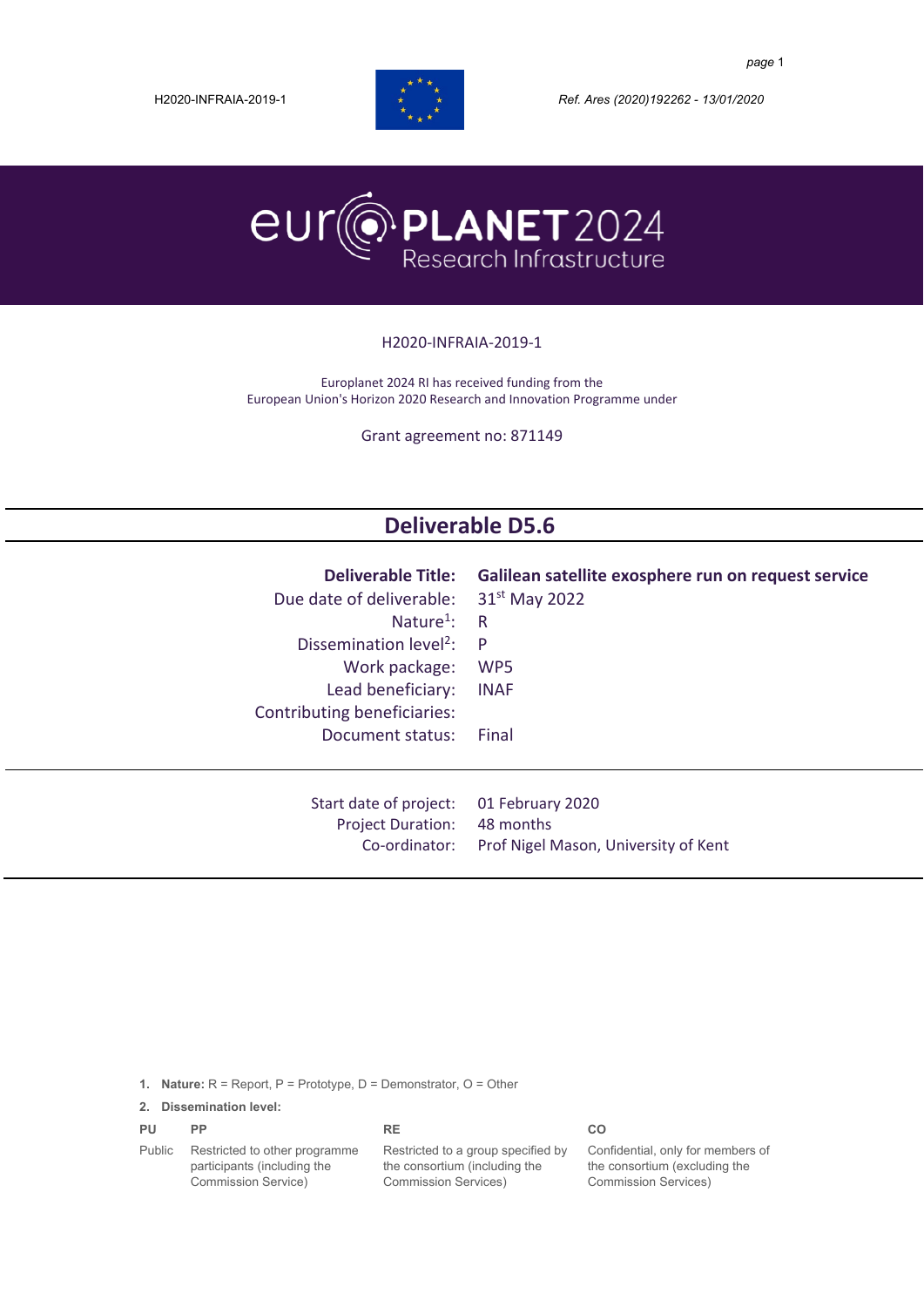

## **Contents**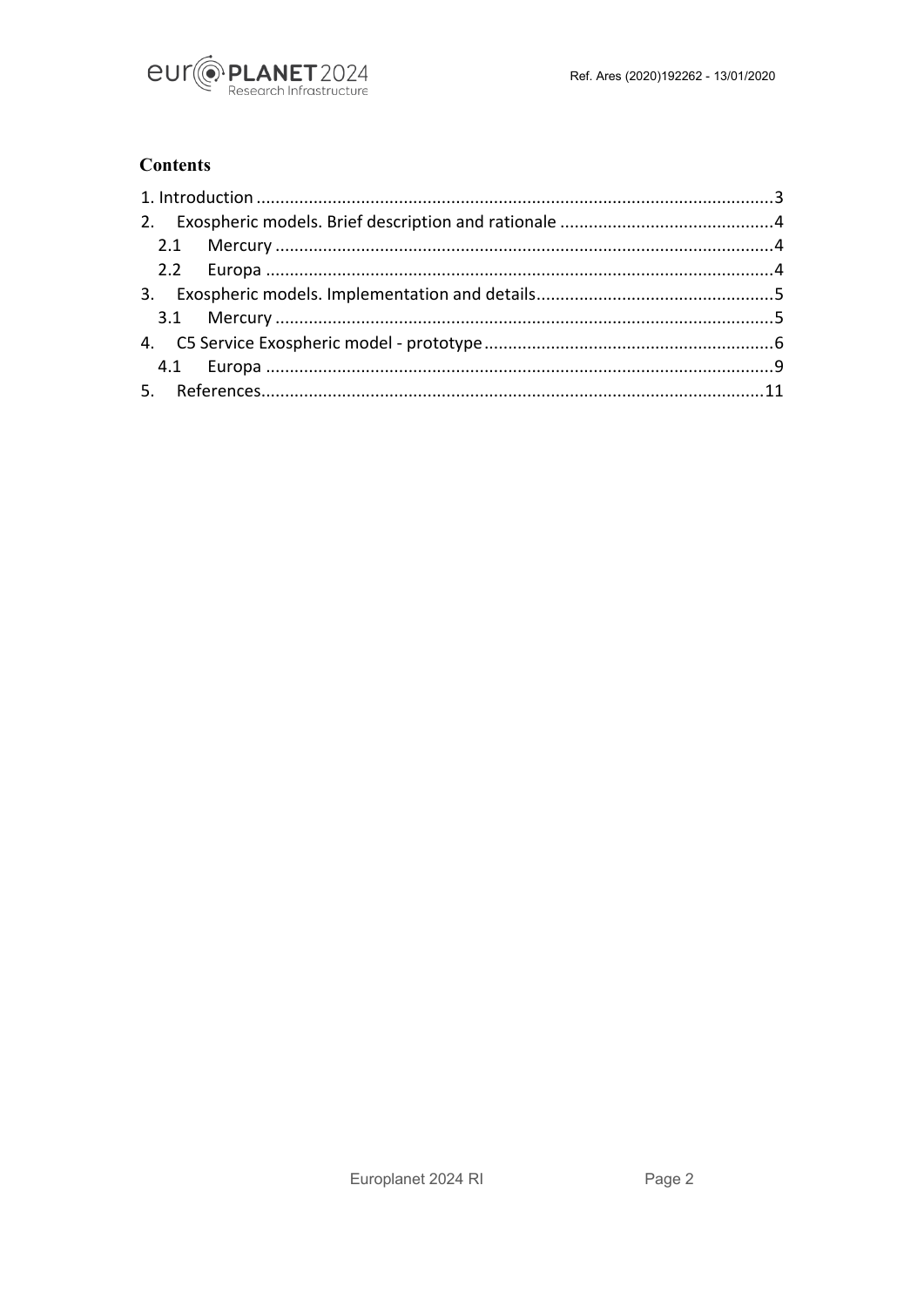Ref. Ares (2020)192262 - 13/01/2020



#### <span id="page-2-0"></span>**1. Introduction**

The H2020 Europlanet-2020 programme, which ended on Aug  $31<sup>st</sup>$  2019, included an activity called PSWS (Planetary Space Weather Services), which provided 12 services distributed over four different domains (A. Prediction, B. Detection, C. Modelling, D. Alerts) and accessed through the PSWS portal [\(http://planetaryspaceweather-europlanet.irap.omp.eu/\)](http://planetaryspaceweather-europlanet.irap.omp.eu/):

- A1. 1D MHD Solar Wind Prediction Tool HELIOPROPA,
- A2. Propagation Tool,
- A3. Meteor showers,
- A4. Cometary tail crossings TAILCATCHER,
- B1. Lunar impacts ALFIE,
- B2. Giant planet fireballs DeTeCt3.1,
- B3. Cometary tails WINDSOCKS,
- C1. Earth, Mars, Venus, Jupiter coupling- TRANSPLANET,
- C2. Mars radiation environment RADMAREE,
- C3. Giant planet magnetodiscs MAGNETODISC,
- C4. Jupiter's thermosphere,
- D. Alerts.

In the framework of the starting Europlanet-2024 programme, the Virtual Activity (VA) SPIDER (Sun-Planet Interactions Digital Environment on Request) will extend PSWS domains (A. Prediction, C. Modelling, E. Databases) services and give the European planetary scientists, space agencies and industries access to 6 unique, publicly available and sophisticated services in order to model planetary environments and solar wind interactions through the deployment of a dedicated run on request infrastructure and associated databases.

C5. A service for runs on request of models of Jupiter's moon exospheres as well as the exosphere of Mercury,

C6. A service to connect the open-source Spacecraft-Plasma Interaction Software (SPIS) software with models of space environments in order to compute the effect of spacecraft potential on scientific instruments onboard space missions. Pre-configured simulations will be made for Bepi-Colombo and JUICE (JUpiter ICy moon Explorer) missions,

C7. A service for runs on request of particle tracing models in planetary magnetospheres,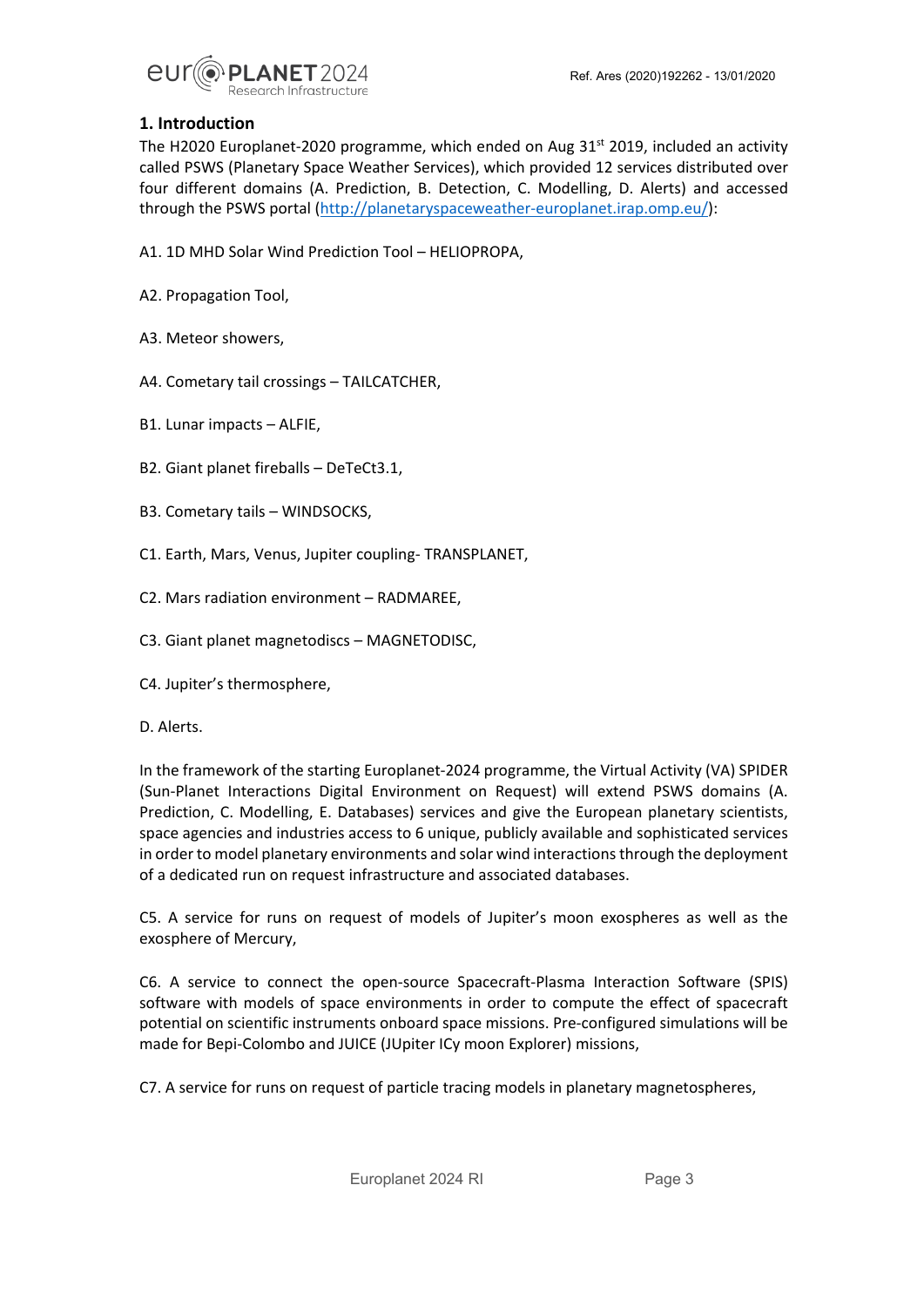

E1. A database of the high-energy particle flux proxy at Mars, Venus and comet 67P using background counts observed in the data obtained by the plasma instruments onboard Mars Express (operational from 2003), Venus Express (2006–2014), and Rosetta (2014–2015);

E2. A simulation database for Mercury and Jupiter's moons' magnetospheres and link them with prediction of the solar wind parameters from Europlanet-RI H2020 PSWS services.

A1. An extension of the Europlanet-RI H2020 PSWS Heliopropa service in order to ingest new observations from Solar missions like the ESA Solar Orbiter or NASA Solar Parker Probe missions and use them as input parameters for solar wind prediction;

This report the status of the service C5 led by IAPS-INAF, Rome, Italy, made operational at the end of the second year of the project.

#### <span id="page-3-0"></span>**2. Exospheric models. Brief description and rationale**

Service C5 is devoted to modelling of the exospheres of Mercury and of some Galilean moons.

#### <span id="page-3-1"></span>**2.1 Mercury**

The first year of project was focused on the prototype of a service for the simulation of the exosphere of Mercury. The generation mechanisms, the compositions and the configuration of the Hermean exosphere will provide crucial insight in the planet status and evolution. The first detection of the exospheric environment have been provided by the Mariner 10 measurements of H, He and O during its fly-bys in 1974-75; later, thanks to ground-based observations, the presence of Na, K and Ca have been discovered. Even if MESSENGER visited Mercury in 2011 and added a consistent amount of data, still the actual knowledge about the morphology of this extremely tenuous atmosphere is anyway very poor and only some speculations can be done before the next BepiColombo measurements; a global description of Mercury's exosphere is still not available. For this reason, it's important to have a modelling tool ready for testing different hypothesis on release mechanism, as well as interpreting observational data. Several processes, such as photon, chemical and ion sputtering, thermal desorption and micro-meteoroids vaporization, has been proposed to be responsible of the formation of such an exosphere, and their relative importance is still discussed. In this frame we propose a MonteCarlo, three-dimensional model of the Hermean exosphere complete with all possible release sources and loss mechanisms, which also include the exo-ionospehere and the SW plasma circulation. Details of the model can be found in the references section.

#### <span id="page-3-2"></span>**2.2 Europa**

The second step of the program focused on the implementation of an analytical model of the Europa O2 exosphere. The origin of the exosphere of Europa is its water ice surface. The existing exosphere models predict that the major constituent of the exosphere is molecular oxygen. Specifically,  $O_2$ , together with  $H_2$  and  $H_2O$ , is generated at the surface through radiolysis, ion sputtering and chemical interactions of the water dissociation products. The non-escaping  $O_2$  molecules circulate around the moon impacting the surface several times, due to their long lifetime and due to their non- sticking, suffering thermalization to the surface temperature after each impact. The  $O_2$  molecules are expected to be the major constituents of the exosphere for two main reasons: i)  $O_2$  lacks the sufficient energy to overcome Europa's gravity, contrary to  $H_2$ , ii) it does not stick to the surface as  $H_2O$ . The Hubble Space Telescope (HST) observations of the O emission lines (proxy of O2) proved the presence of an asymmetric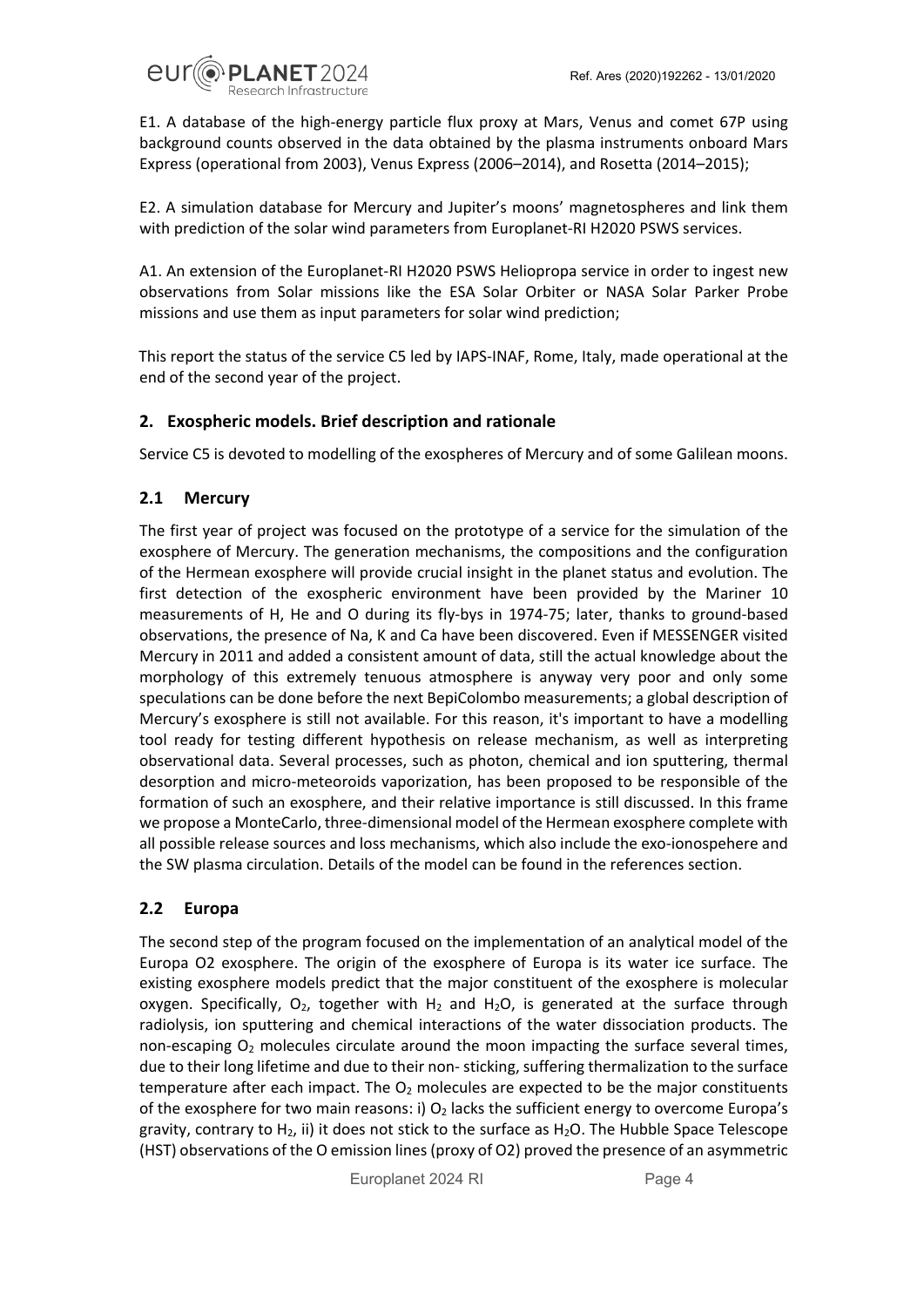

atomic Oxygen distribution. The existing MonteCarlo EGEON model (Plainaki et al. 2013), supported by the HST observations, suggest that there is a clear modulation of the exospheric distribution along the Europa orbit around Jupiter. To avoid running the EGEON model at each Moon-Jupiter configuration, and considering that the two identified main components of molecular oxygen exosphere cannot be described by a simple exponential function, we developed an analytical model derived by EGEON (Milillo et al. 2016) able to describe the 3D O2 exosphere at any phase angle (angle between Sun - Europa – Jupiter).

#### <span id="page-4-0"></span>**3. Exospheric models. Implementation and details**

#### <span id="page-4-1"></span>**3.1 Mercury**

The spatial distribution of a neutral exospheric component is obtained by using a Monte-Carlo single-particle model (see references). The particles are accumulated over a 7-dimensional grid (radius *r*; latitude *f*; longitude λ,, energy *E,* mass, charge, pitch angle). For a given source process, the surface *S* where the process occurs is defined. Some (*Ntp*) test-particles are launched from a random starting point  $P_0$  within *S*; the starting velocity  $\mathbf{v}_0$  is also chosen randomly, according to the velocity distribution function of the source. A weight *w* is associated to the test-particle, which takes into account the number of real particles that it represents. Then, the trajectory of the test particle is computed using classical equation of motion, including gravity force in Mercury reference frame, and radiation pressure, if appropriate (the acceleration due to the non-inertial frame can also be added even if it is negligible in the case of Mercury). The test-particle trajectory ends at the surface of the planet or when it is too far from the planet (in our model, this is a user setting, usually many Mercury radii). Other loss processes do not remove test-particles, but they are taken into account by decreasing *w* according to  $\lambda_i$ , the lifetime of process *i*. presently we have included photoionisation and charge-exchange. Each time a test-particle crosses a grid cell, a quantity *q* is added to that cell:

$$
q = w(t)\Delta t \tag{1}
$$

where delta-*t* is the time elapsed inside the cell. After all trajectories have been simulated, the density in each grid cell *ijkl* is calculated by dividing *Qijkl* by the volume of the cell.

**Ion-sputtering:** Ion-sputtering results from the impinging of an ion of mass  $m_1$  onto a surface; if the impact energy (*Ei*) is high enough, a new particle (*m2*) may be extracted. For light ions, ion sputtering is a double-step process: backscattering of the ion over a surface target, and ejection of a second surface atom by the backscattered ion; in most cases, the ejected particle is neutral. The distribution function  $(f<sub>S</sub>)$  of the ejection energy usually peaks at few eV and can be empirically reproduced by the function in Siegmund*,* (1969). This is implemented in different ways into the tool: one can simulate the ions precipitating and then simulate the released neutrals, or can just impose an arbitrary plasma flux onto the surface and then simulate just the neutrals.

**Photon stimulated desorption:** The dayside surface of Mercury is exposed to an intense flux of photons; those of sufficiently high energy (UV or shorten wavelengths) may extract neutral atoms from the planetary surface. Above approximately 250 nm (hν = 5 eV), photons can extract Na from a SiO<sub>2</sub> surface at 250 K with a cross-section between 1 to 3 10<sup>-20</sup> cm<sup>-2</sup>; the crosssection rises with the photon energy. The physical mechanism of the process varies for different adsorbate/substrate systems, and is either a direct or an indirect photon-induced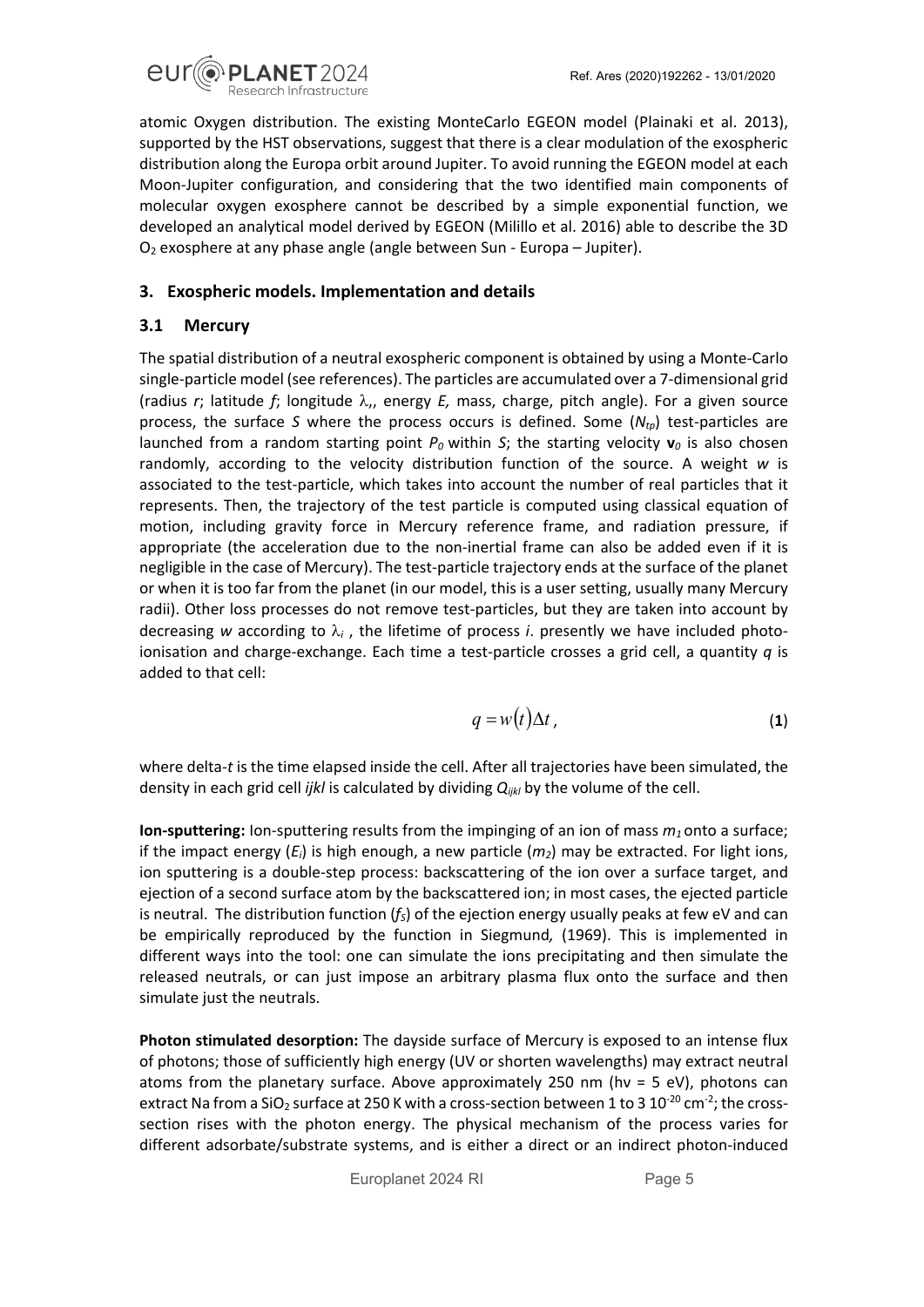

electronic excitation of a surface atom. The process yield at Mercury, in general, should be lower than that founded experimentally, because surface regolith is supposed to be depleted in sodium content by exposure to bombardment, and because of the regolith trapping effect. Moreover, the PSD yield is proportional to soil temperature but a soil temperature increase will produce an higher thermal desorption, which acts in concurrency with PSD. The energy distribution of the emitted particles atoms has been extrapolated by laboratory measurements of electron (200 eV) stimulated desorption (ESD) of adsorbed Na from  $SiO<sub>2</sub>$  film and from amorphous ice assuming that the electron energy has little impact on the emitted neutral energy, and that PSD and ESD cause desorption of atoms via similar electronic processes. Different velocity distribution models are available in the tool.

**Thermal desorption:** Thermal desorption of sodium atoms from Mercury's surface becomes very efficient as the temperature of the soil becomes greater than 400 K. It has been noted that the sodium production rate should be limited to approximately 10<sup>7</sup> cm-<sup>2</sup> s<sup>-1</sup> by the diffusion rate within the soil; in this model however consider an unrestricted sodium flux from the surface. The evaporated particles are in thermal equilibrium with the surface, so that a Maxwellian –Boltzmann flux distribution can be applied. Usually the dayside surface temperature *T* is reproduced by a cosine function between the sub-solar point temperature  $T_d$ and the night-side temperature  $T_n$ ;  $T_d$  varies from 725 K at perihelion to 590 K at aphelion; for other orbital distances,  $T_d$  is obtained with a linear interpolation; the night-side temperature  $T_n$  is uniform and always equal to 110 K. Alternatively, the tool can use an external surface temperature model.

**Other sources:** Mercury is exposed to the constant precipitation of particles of small sizes (<100 μm), impacting the surface at a mean velocity of 20 km/s, churning the regolith and vaporizing the surface. Larger objects impact the surface as well, causing local enhancement of the sodium exospheric density, but the contribution by these meteorites to the global Hermean exosphere is considered to be negligible. One can assume different thermal velocity distribution for the ejecta (usually, this is about 2500 K), and whether the precipitating particles are uniformly distributed over the surface or not. Then the tools obtain the simulated densities.

#### <span id="page-5-0"></span>**4. C5 Service Exospheric model - prototype**

The model is written in Fortran 90 (~50'000 lines of code, ~300 routines) and run on a dedicated server. The server has a HTPPD interface (Apache 2) that can be reached at http://150.146.134.250 (go to "model" and then to "full model").

The HTTPD server run a Perl script that build a HTML form (see figure). The form "action" is another Perl script that gets the inputs and write a properly formatted input file (input.txt) for the Fortran model. This input.txt is put on a queue. A third Perl script routinely checks for the queue, and select the first input.txt file to be run. If such a simulation already exists in the internal database, with all identical input parameters, then the Fortran model is not run and the results are taken from the database. Otherwise, the simulation starts. At the end, a fourth Perl script collects all the outputs, and send an email to the address that has been indicated by the user.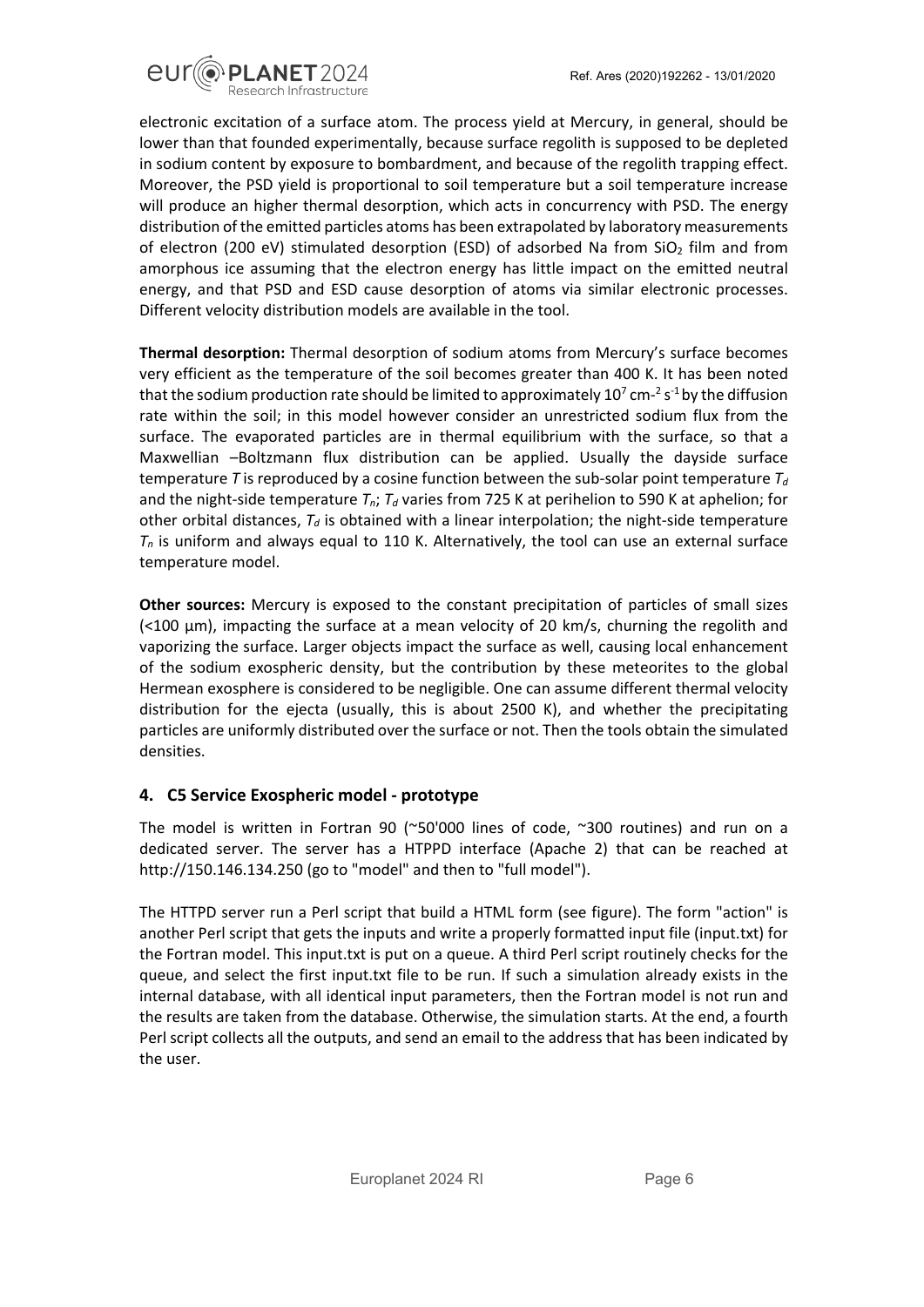

0 % 150.146.134.250/cgi-bin/modello-input.pl?psd=si&td=si&pgr=si&qgr=si&igr=si&info=si& ■ 67% … 5 ☆

| This page hosts the client/server porting of the magnetospheric/exospheric model by Mura et al [2005]. The model simulates ions and neutrals of various species and from<br>different sources. Please insert the simulation parameter below, then press the [RUN] button at the bottom of the page. You will receive an E-mail with the simulation results. The<br>simulation will take few minutes or several hours, depending on the simulation complexity. |  |
|---------------------------------------------------------------------------------------------------------------------------------------------------------------------------------------------------------------------------------------------------------------------------------------------------------------------------------------------------------------------------------------------------------------------------------------------------------------|--|
| Some useful templates:                                                                                                                                                                                                                                                                                                                                                                                                                                        |  |
| Go to the full model, with all options                                                                                                                                                                                                                                                                                                                                                                                                                        |  |
| Mercury                                                                                                                                                                                                                                                                                                                                                                                                                                                       |  |
| Sodium exosphere released by photon and thermal desorption                                                                                                                                                                                                                                                                                                                                                                                                    |  |
| Sodium and Oxygen sputtering from Solar wind<br>Ion sputtering detected by ELENA instrument<br>Proton backscattering detected by ELENA instrument                                                                                                                                                                                                                                                                                                             |  |
| <b>Exoplanets</b>                                                                                                                                                                                                                                                                                                                                                                                                                                             |  |
| CoRoT7b planet. sodium exosphere, with exobase temperature = 2500 K, exobase height = 200 km<br>CoRoT7b -like planet. sodium exosphere, with exobase temperature = 10000 K, exobase height = 1 planetary radius                                                                                                                                                                                                                                               |  |
| Other                                                                                                                                                                                                                                                                                                                                                                                                                                                         |  |
| Generic body. Ion sputtering detected by ELENA instrument<br>Europa. Ion sputtering from Jovian plasma                                                                                                                                                                                                                                                                                                                                                        |  |
|                                                                                                                                                                                                                                                                                                                                                                                                                                                               |  |
| Your E-mail address, where you'll receive the output:                                                                                                                                                                                                                                                                                                                                                                                                         |  |
| Please insert a valid email address here                                                                                                                                                                                                                                                                                                                                                                                                                      |  |
| Enter a description for the simulation:                                                                                                                                                                                                                                                                                                                                                                                                                       |  |
|                                                                                                                                                                                                                                                                                                                                                                                                                                                               |  |
|                                                                                                                                                                                                                                                                                                                                                                                                                                                               |  |
| Cancel See an example<br>Run simulation                                                                                                                                                                                                                                                                                                                                                                                                                       |  |
|                                                                                                                                                                                                                                                                                                                                                                                                                                                               |  |
| <b>Simulation technical parameters</b>                                                                                                                                                                                                                                                                                                                                                                                                                        |  |
| R max: maximum distance from planet center allowed for particles (in planetary radii);<br>Ion simulation: 1 if you want to simulate ions, 0 otherwise;                                                                                                                                                                                                                                                                                                        |  |
| Neutral simulation: 1 if you want to simulate neutrals, 0 otherwise;<br>Particles to simulate: number of test-particles in the simulations;                                                                                                                                                                                                                                                                                                                   |  |
| Coriolis force: yes/no (1/0);                                                                                                                                                                                                                                                                                                                                                                                                                                 |  |
| R max (for ions): 3                                                                                                                                                                                                                                                                                                                                                                                                                                           |  |
| Ion simulation (0/1): 1                                                                                                                                                                                                                                                                                                                                                                                                                                       |  |
| R max (for neutrals) : 12                                                                                                                                                                                                                                                                                                                                                                                                                                     |  |
| Neutral simulation (0/1): 1                                                                                                                                                                                                                                                                                                                                                                                                                                   |  |
| Particles to simulate: 100000                                                                                                                                                                                                                                                                                                                                                                                                                                 |  |
| Coriolis force: 0                                                                                                                                                                                                                                                                                                                                                                                                                                             |  |
|                                                                                                                                                                                                                                                                                                                                                                                                                                                               |  |
|                                                                                                                                                                                                                                                                                                                                                                                                                                                               |  |
| <b>Geometrical parameters</b>                                                                                                                                                                                                                                                                                                                                                                                                                                 |  |
| Planetary radius (m): insert                                                                                                                                                                                                                                                                                                                                                                                                                                  |  |
| Planetary mass (kg): insert                                                                                                                                                                                                                                                                                                                                                                                                                                   |  |
| Haphelion (AU, from the main body it is orbiting around): insert                                                                                                                                                                                                                                                                                                                                                                                              |  |
| Perihelion (AU, from the main body it is orbiting around): insert                                                                                                                                                                                                                                                                                                                                                                                             |  |
|                                                                                                                                                                                                                                                                                                                                                                                                                                                               |  |

*Figure 1: Model input page (part).*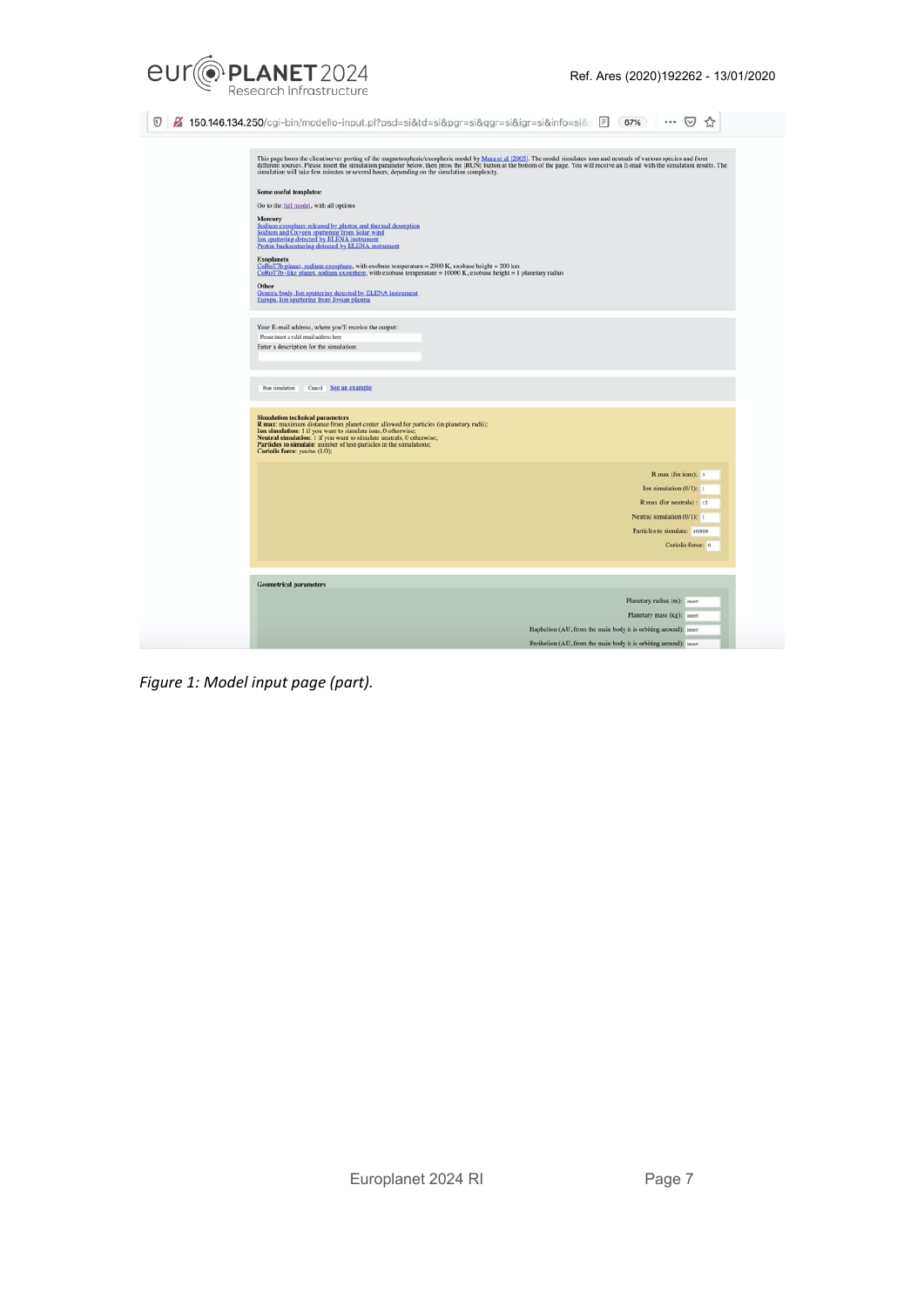

| $\leftarrow$               | $\blacksquare$<br>$\bullet$<br>o.                                                                                                                                             |                      | $\langle \cdot \rangle$ . It we |   |   |
|----------------------------|-------------------------------------------------------------------------------------------------------------------------------------------------------------------------------|----------------------|---------------------------------|---|---|
|                            | Elaboration of 11/20/20 03:25:16 PM for: martina.moroni@inaf.it Inbox x                                                                                                       |                      |                                 | e | M |
| $\stackrel{\circ}{\equiv}$ | user<br>to martina.moroni v                                                                                                                                                   | Fri, Nov 20, 3:25 PM | ŵ                               |   |   |
|                            | Dear user,<br>this is the result of the requested simulation. Please find attached a zip file with the simulation data.<br>Model Administrator (A. Mura).                     |                      |                                 |   |   |
|                            | Summary of your input parameters. See web page for description.                                                                                                               |                      |                                 |   |   |
|                            | PROCESSES OTHER TECHNICAL INFORMATION<br>PHOTOIONIZATION<br>1: NPART<br>0: TURBO<br>-1                                                                                        |                      |                                 |   |   |
|                            | SOURCES OTHER TECHNICAL INFORMATION<br>SW: NPART<br>0<br>PHOTON STIMULATED DESORPTION<br>100000<br>1: NPART                                                                   |                      |                                 |   |   |
|                            | Loss process  Rate (1/s)  Rate (kg/s) Fraction (%)  Probab. (%)<br>Jeans  0.00000E+00  0.00000E+00  0.00 <br>0.00<br>Photoionization  0.59179E+15  0.22584E-10  1.22 <br>1.22 |                      |                                 |   |   |
|                            | Precipitation   0.48005E+17   0.18320E-08   98.78  <br>98.78                                                                                                                  |                      |                                 |   |   |

*Figure 2: example of email from the tool, with results (attached).*

#### **Dataset example**

We show some examples of Na exosphere as simulated by the numerical model for specific surface processes. Every independent sources is created by a set of parameters: the first value of the code indicates the loss process (PSD, TD, Sputtering ecc.), other values change according to the source.

Figure 3 indicates a PSD exosphere simulated using different description of the energy spectrum (Panel B and C) and a TD exosphere (panel C), assuming a uniform distribution of the ejected species. These depend on the parameters as temperature T= 1000 K, cross section= 2 x 10<sup>-24</sup> cm<sup>2</sup>, sodium relative composition c = 0.53%; regolith density N = 7.5 x 10<sup>14</sup> cm<sup>-2</sup>; binding energy U= 1.85 eV; vibrational frequency v =  $10^{13}$  s<sup>-1</sup>.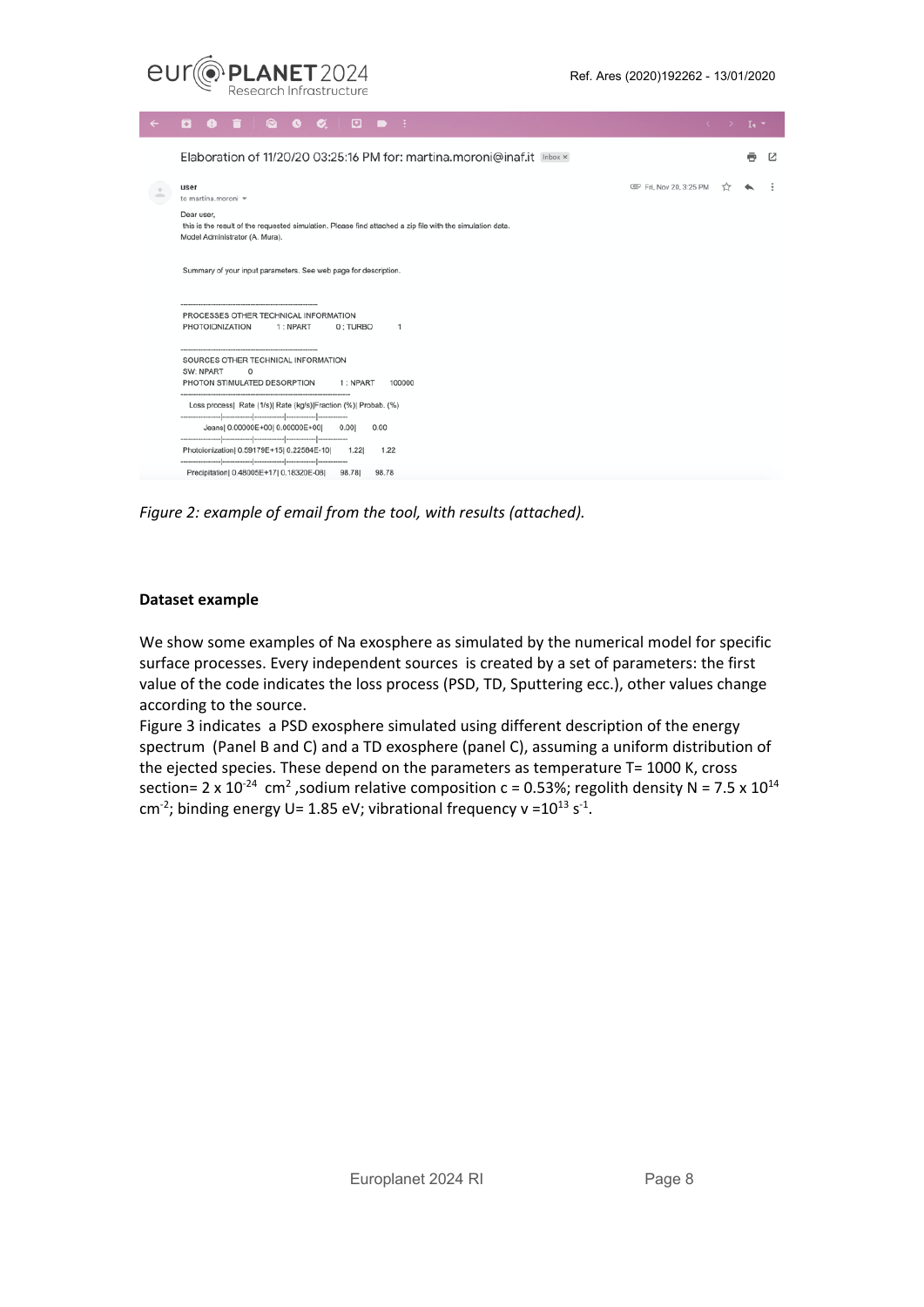



*Figure 3: Sodium density is simulated by the numerical model for different processes: photostimulated desorption (Panel B and C); thermal desorption (Panel D).* 

#### <span id="page-8-0"></span>**4.1 Europa**

The  $O_2$  analytical model (Milillo et al 2016) is obtained by a non-linear fit procedure of the EGEON MonteCarlo model to a Chamberlain density radial profile simplified by Rairden et al. (1986):

$$
log_{10}\rho = d e^{-c(R-1)} - \frac{R-1}{a} + b,
$$

where ρ is the density, R is the Europa centric distance (in Europa's radii) ranging between 1.05 and 5  $R_E$ , and, a, b, c, d are parameters.

The radial profile fitted for latitudes and longitudes of the Jupiter's moon results in a description of the 3D exospheric distribution with 7 parameters for each Sun-Europa-Jupiter configuration.

 $log_{10}\rho$  (R,  $\alpha_N$ ,  $\alpha_{lat}$ ) = (p5 + p6 cos( $\alpha_N - p$ 7) cos ( $\alpha_{lat}$ ))  $e^{-(p4)(R-1)} - \frac{(R-1)}{p_1} + p2 +$  $p3\cos{(\alpha_N-p7)}\cos{(\alpha_{lat})}$ 

Where  $a_N$  is the angle from the noon meridian and  $a_{lat}$  is the latitude. When adding also the illumination phase angle  $a<sub>s</sub>$ , the 7 parameters are described as in Table [1.](#page-8-1) This simple function is able to describe the  $O_2$  exosphere in every condition.

<span id="page-8-1"></span>*Table 1: Parameters of Europa O<sub>2</sub> exosphere as a function of phase angle* 

| <b>Parameter</b> | <b>Functions</b>         |
|------------------|--------------------------|
| p1               | $2.51(\pm 0.4)$          |
| p2               | $9.0 - 0.3$ *sin(as)     |
| pЗ               | $0.71 - 0.09* \sin(a_5)$ |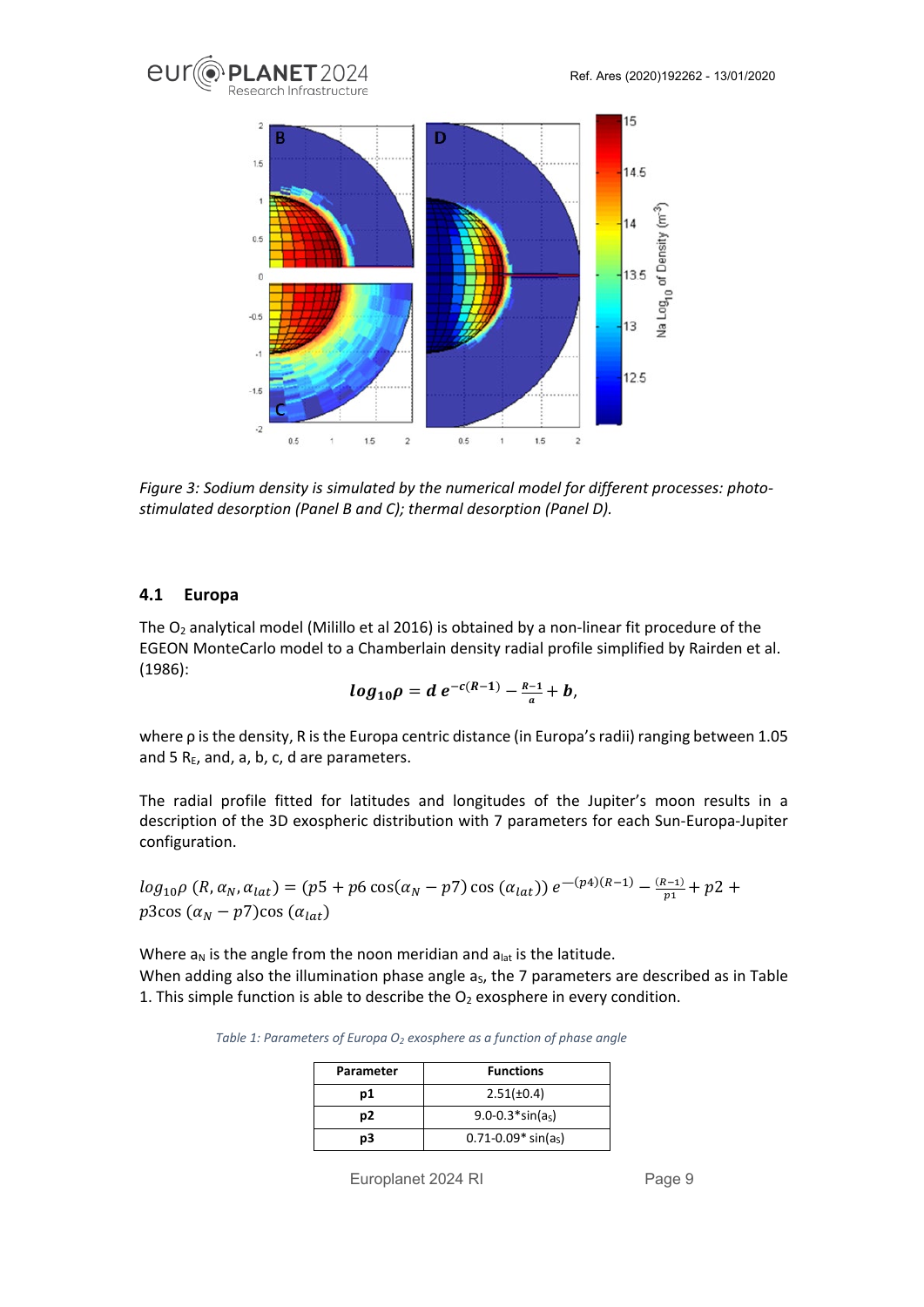

| p4 | 5.2                                    |
|----|----------------------------------------|
| p5 | 5.825-0.045 $*$ sin(a <sub>s</sub> )   |
| p6 | $-0.92 + 0.155$ * sin(a <sub>s</sub> ) |
| p7 | $-28*cos(as)$                          |

#### **C5 Service Europa exospheric model - prototype**

The model is written in Python 3 and run on a dedicated server at the link [http://bepi.iaps.inaf.it/europa\\_O2model.html](http://bepi.iaps.inaf.it/europa_O2model.html)

### EUROPA O2 EXOSPHERIC MODEL SIMULATOR

Milillo et al., Planetary and Space Science 130, 3 - 13, 2016 (10.1016/j.pss.2015.10.011)

| Phase $*: 0$     |                   |
|------------------|-------------------|
| Latitude 2: 90   | Latitude step: 5  |
| Longitude 2: 360 | Longitude step: 5 |
| R2:5<br>R1:1.1   | $R$ step: $0.1$   |
|                  |                   |

\* (Sun phase=0 Jupiter, 90 Leading, 180 antiJupiter, 270 Trailing)

*Figure 4: Input page* 

The required input parameters are:

- Email address (mandatory)
- Phase angle (angle between Sun-Europa-Jupiter), range 0° : 360°. Note that (phase=0 the Sun is below Jupiter, 90 Sun is in the Leading side, 180 antiJupiter, 270 Sun is in the Trailing side)
- Europa latitude (minimum, maximum and interval in degrees), range -90° : 90°
- Europa longitude (minimum, maximum and interval in degrees), range 0° : 360°
- Europa body-centred distance (minimum, maximum and interval in Europa Radius), range 1.05 : 5 or above.

After pushing the "Submit" button the user sees a new html page in which are reposted all the set parameters and a link where to download the output data. The output file name is "model- " the provided email address plus date and time of execution ".txt", in the example "modelaverage.john-at-email.com\_05-17-2022T14-44-33.txt".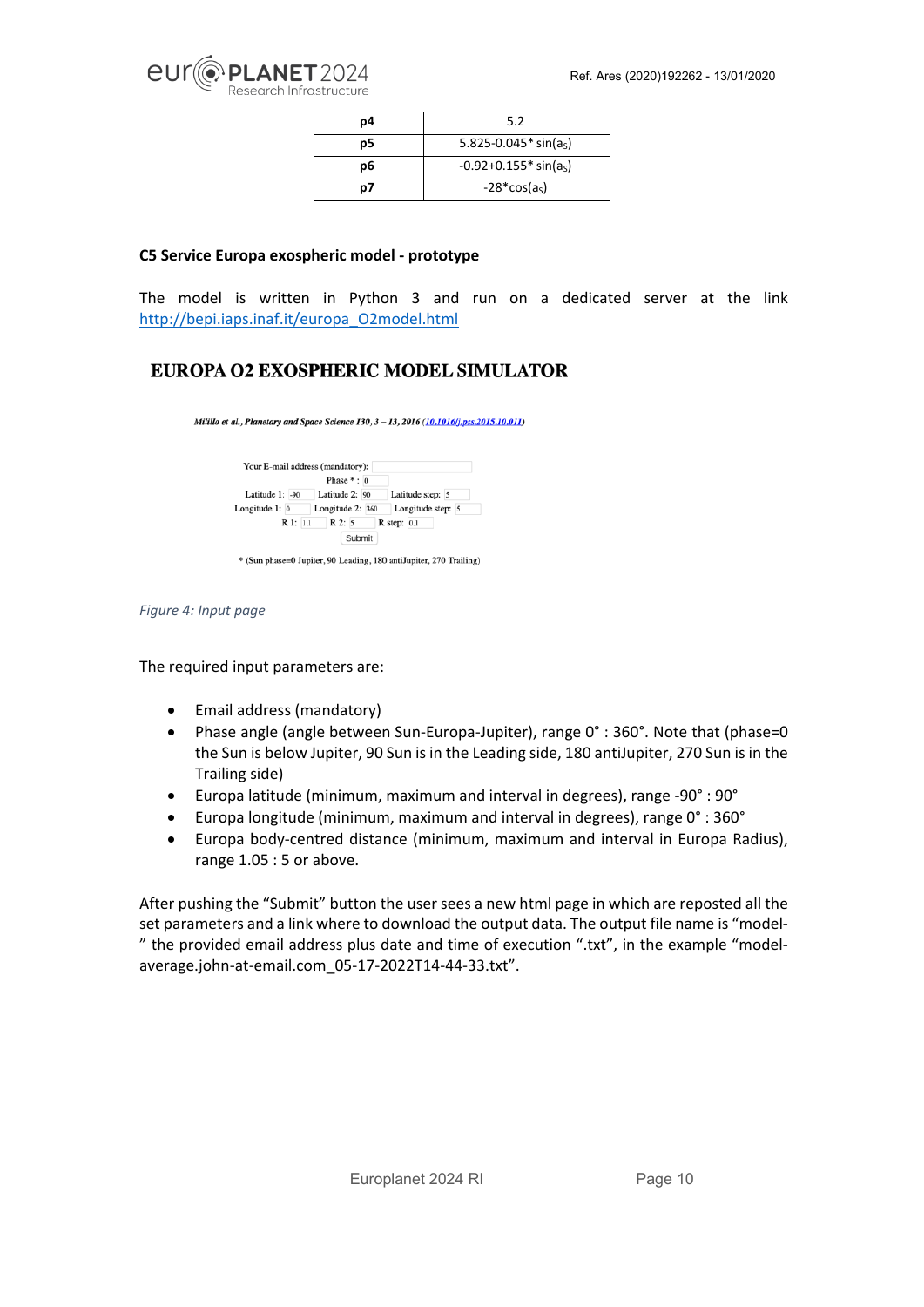

# EUROPA O2 EXOSPHERIC SIMULATION EXECUTED

#### **Simulation Parameters**

E-mail adress: average.john@email.com Phase:  $0.0$ Latitude 1: -90.0 Latitude 2: 90.0 Latitude step: 5.0 Longitude 1: 0.0 Longitude 2: 360.0 Longitude step: 5.0 R 1: 1.05 R 2: 5.0 R step: 0.1 Lines: 102384.0 Execution Time: 05-17-2022T14-44-33

Download Your data

#### <span id="page-10-0"></span>**5. References**

- 1. A. Mura, S. Orsini, A. Milillo, D. Delcourt, S. Massetti, E. De Angelis; 2005; Dayside H<sup>+</sup> circulation at Mercury and neutral particle emission; Icarus; volume 175, issue 2; doi: 10.1016/j.icarus.2004.12.010 (file:Icarus 175 (2005) 305–319.pdf)
- 2. A. Mura, S. Orsini, A. Milillo, A.M. Di Lellis, E. De Angelis; 2006; Neutral atom imaging at Mercury; Planetary and Space Science; volume 54, issue 2; doi: 10.1016/j.pss.2005.02.009 (file:Planetary and Space Science 54 (2006) 144–152.pdf)
- 3. V. Mangano, A. Milillo, A. Mura, S. Orsini, E. De Angelis, A.M. Di Lellis, P. Wurz; 2007; The contribution of impulsive meteoritic impact vapourization to the Hermean exosphere; Planetary and Space Science; volume 55, issue 11; doi: 10.1016/j.pss.2006.10.008 (file:Planetary and Space Science 55 (2007) 1541– 1556.pdf)
- 4. S. Massetti, S. Orsini, A. Milillo, A. Mura; 2007; Modelling Mercury's magnetosphere and plasma entry through the dayside magnetopause; Planetary and Space Science; volume 55, issue 11; doi: 10.1016/j.pss.2006.12.008 (file:Planetary and Space Science 55 (2007) 1557–1568.pdf)
- 5. A. Milillo, C. Plainaki, E. De Angelis, V. Mangano, S. Massetti, A. Mura, S. Orsini, R. Rispoli, Analytical model of Europa's  $O_2$  exosphere, Planetary and Space Science, 130, 3-13, 2016.
- 6. A. Mura, A. Milillo, S. Orsini, S. Massetti; 2007; Numerical and analytical model of Mercury's exosphere: Dependence on surface and external conditions; Planetary and Space Science; volume 55, issue 11; doi: 10.1016/j.pss.2006.11.028 (file:Planetary and Space Science 55 (2007) 1569–1583.pdf)
- 7. A. Mura, P. Wurz, H.I.M. Lichtenegger, H. Schleicher, H. Lammer, D. Delcourt, A. Milillo, S. Orsini, S. Massetti, M.L. Khodachenko; 2009; The sodium exosphere of Mercury: Comparison between observations during Mercury's transit and model results; Icarus; volume 200, issue 1; doi: 10.1016/j.icarus.2008.11.014 (file:Icarus 200 (2009) 1–11.pdf)
- 8. C. Plainaki, A. Milillo, A. Mura, S. Orsini, T. Cassidy; 2010; Neutral particle release from Europa's surface; Icarus; volume 210, issue 1; doi: 10.1016/j.icarus.2010.06.041 (file:Icarus 210 (2010) 385–395.pdf)